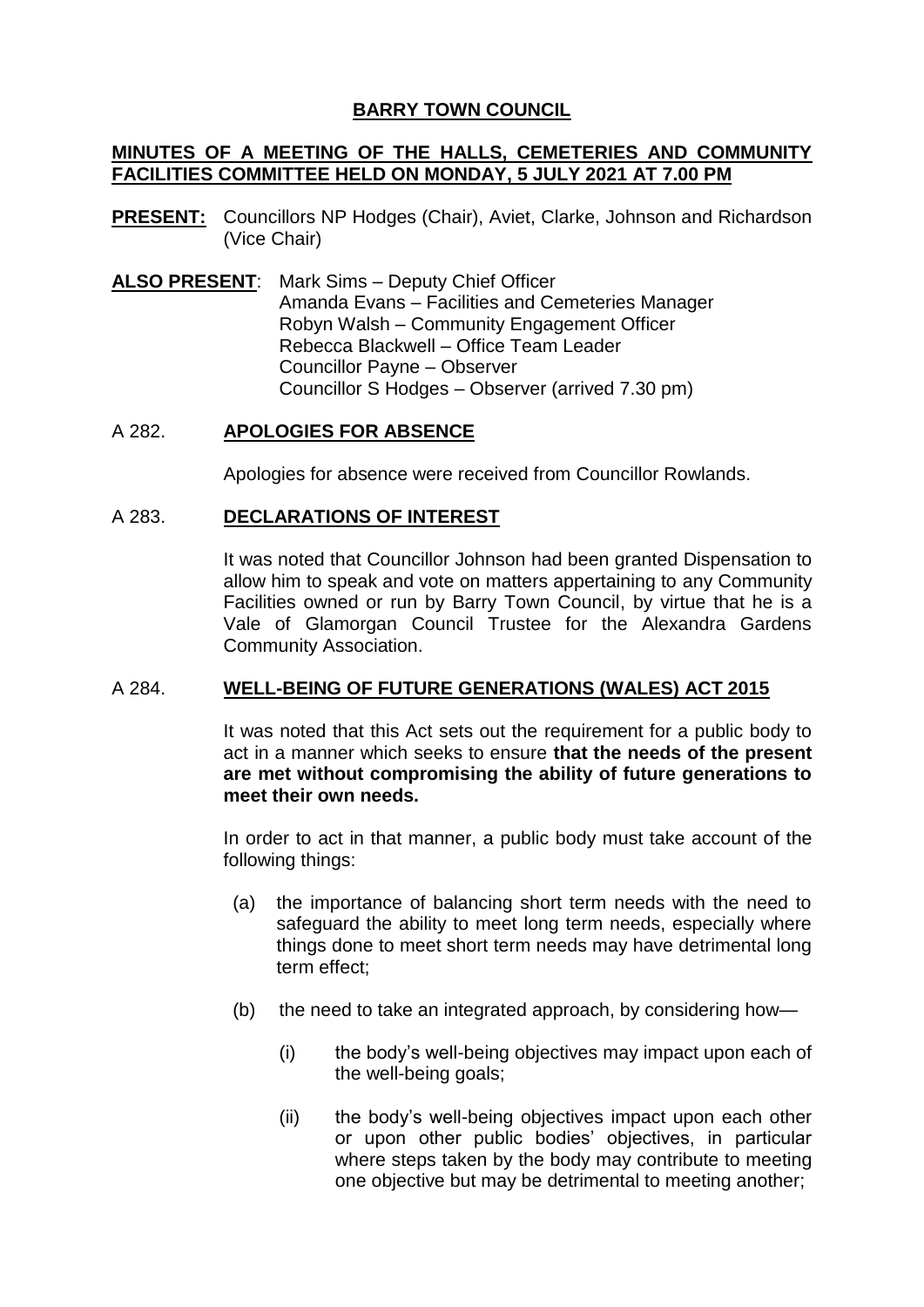- (c) the importance of involving other persons with an interest in achieving the well-being goals and of ensuring those persons reflect the diversity of the population of the part of Wales in relation to which the body exercises functions;
- (d) how acting in collaboration with any other person (or how different parts of the body acting together) could assist the body to meet its well-being objectives, or assist another body to meet its objectives;
- (e) how deploying resources to prevent problems occurring or getting worse may contribute to meeting the body's well-being objectives, or another body's objectives.

### **RESOLVED: That the Well-being of Future Generations (Wales) Act 2015 be noted.**

### A 285. **TO NOTE THE TERMS OF REFERENCE**

**RESOLVED: That the terms of reference be received and noted**

## A 286. **TO APPROVE THE MINUTES OF A MEETING OF THE HALLS, CEMETERIES AND COMMUNITY FACILITIES COMMITTEE'S MEETING HELD ON 12 APRIL 2021**

**RESOLVED: That the minutes of the Meeting of the Halls, Cemeteries and Community Facilities Committee's meeting held on 12 April 2021 be approved and signed as a correct record.**

### A 287. **TRANSFER OF EXCLUSIVE RIGHT OF BURIAL (1222-1245 INCLUSIVE)**

**RESOLVED: That in accordance with Standing Order 27(a), authority be given for the Council's Common Seal to be applied to Transfer Deeds numbered 1222-1245 inclusive, granting the transfer of Exclusive Right of Burial to those named on each transfer request.** 

## A 288. **GRANTS OF EXCLUSIVE RIGHT OF BURIAL (13800 - 13818 INCLUSIVE)**

**RESOLVED: That in accordance with Standing Order 27(a), authority be given for the Council's Common Seal to be applied to Deeds of Exclusive Right of Burial numbered 13800 - 13818 inclusive, granting the Exclusive Right of Burial to those named on the interment form.**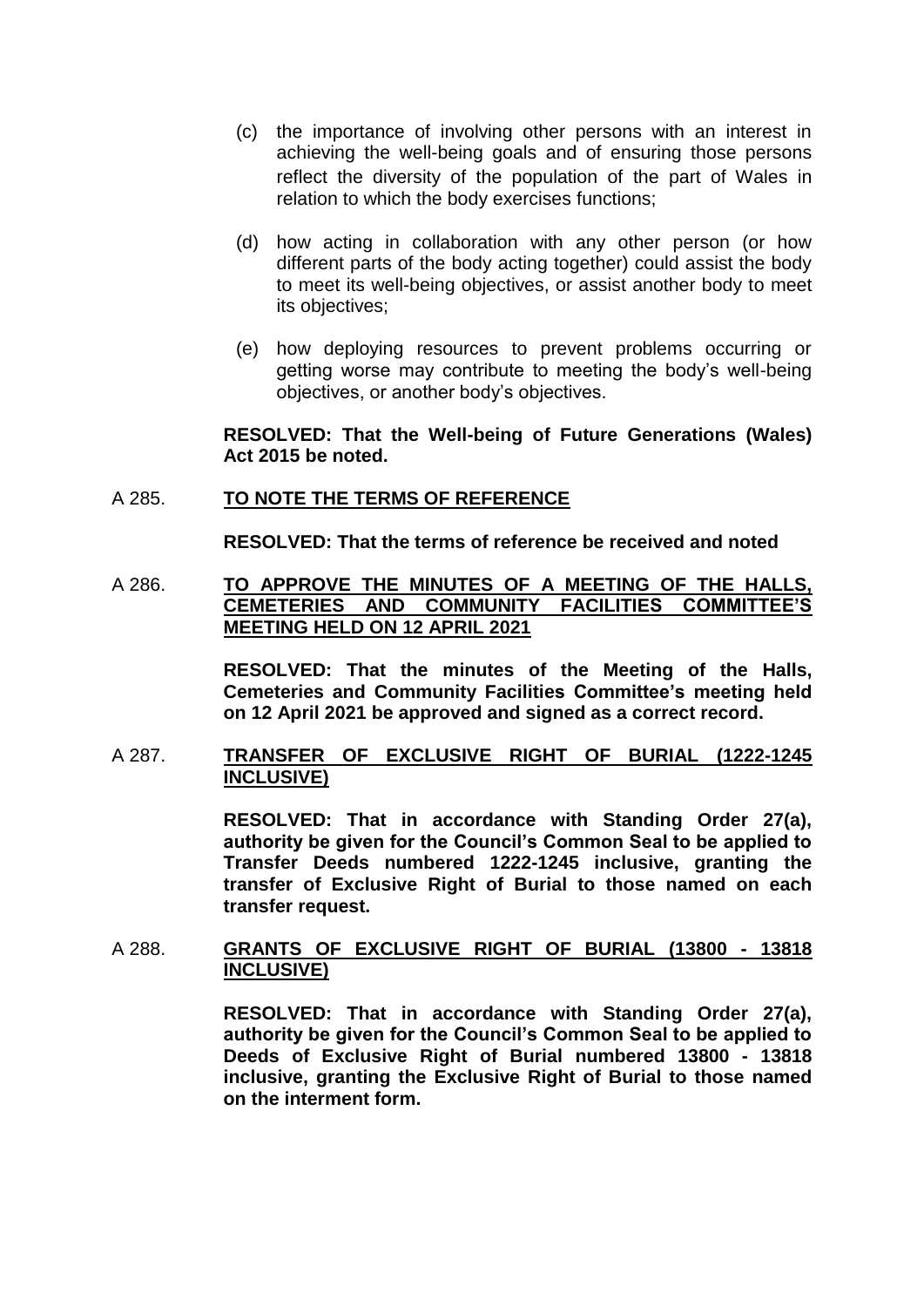## A 289. **RESULTS OF AIR RAID SHELTER CONSULTATION**

Members were provided with a report outlining the outcome of the public consultation for the use of land at Cemetery Approach which was once the site of an Air Raid Shelter.

Councillor Johnson raised concerns in relation to the idea of painted pebbles as it would require sourcing pebbles which could encourage removal from local beaches or they could be used to vandalise the surrounding area. He also asked how would the garden be tranquil as it is next to a busy main road.

Councillor Clarke suggested ornamental trees to reduce the noise and pollution in the area.

Councillor Payne wishes to include educational areas for children to learn about the war and suggested QR codes be installed in addition to the educational notice boards.

Councillor Aviet raised concerns in relation to security of the area and asked if it would be fenced off and secured. The Community Engagement Officer advised that the area would form part on an extension to the Cemetery Approach Gardens and it would be hard to fence the area off to make it accessible to all but advised that the water feature would be something flat or close to the ground as vandalism had been considered.

Councillor Payne wished for the youth to be a part of the history side of the proposed development.

**RESOLVED: That the Community Engagement Officer is authorised to write and submit the bid to the Stronger Communities Grant Fund by the deadline of 22 July 2021.** 

### A 290. **CEMETERIES AND COMMUNITY FACILITIES UPDATE**

Members were provided with an update report in relation to the Cemeteries and Community Facilities. This included a number of items such as bees, hall hirers, Philadelphia plaque, famous notice boards, boundary issue, roadworks/paths, exhumations, green flag application, trees and the ICCM award.

The Facilities and Cemeteries Manager advised that one of the caretakers have expressed an interest in taking over the bee keeping but would need equipment.

Members agreed for the Facilities and Cemeteries Manager to obtain costings for the bee equipment and to present it to a future meeting of Halls, Cemeteries and Community Facilities Committee.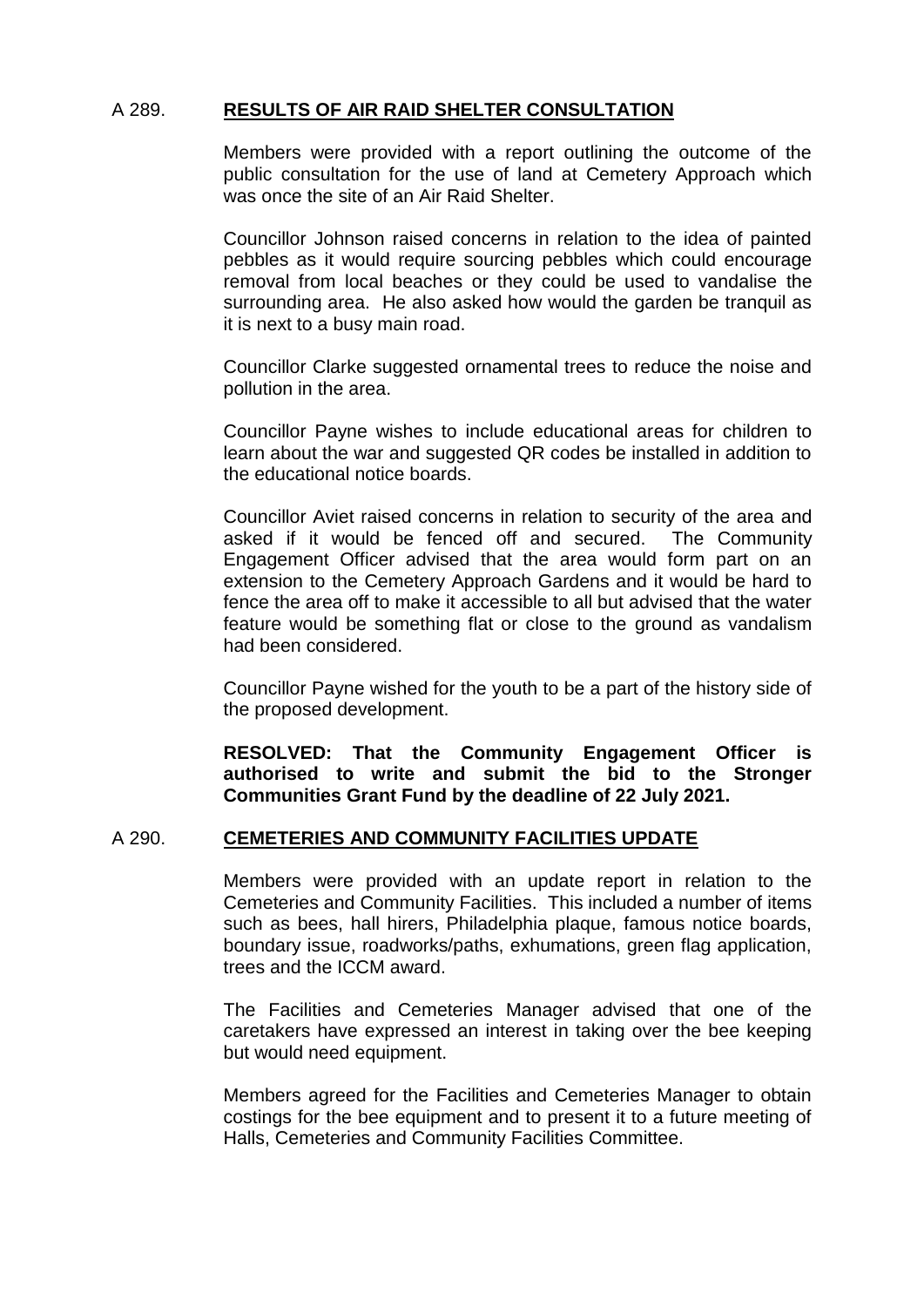Members discussed the boundary issue with the White Farm estate and advised the Facilities and Cemeteries Manager to obtain the title deeds for the concerned properties and to agree the recommendation in principle with £2,000 being requested for the provision of legal fees.

## **RECOMMENDED: That a recommendation for £2,000 be requested at the next meeting of the Finance, Policy and General Purposes Committee for the provision of legal fees.**

### **RESOLVED: That the report be received and noted**

Councillor S Hodges arrived 7.30pm

## A 291. **DATE OF NEXT MEETING**

**RESOLVED: That the date of the next meeting of the Halls, cemeteries and Community Facilities Committee is scheduled to be held on Monday 6 September 2021.**

## A 292. **EXCLUSION OF THE PRESS AND PUBLIC**

**RESOLVED: In accordance with section 1(2) of the Public Bodies (Admission to Meetings) Act 1960, in view of the confidential nature of the business about to be transacted, it is advisable in the public interest that the press and public are excluded from the remainder of the meeting.**

### A 293. **BOUNCY CASTLE**

Members were provided with a report in relation to information received about the bouncy castle. Members discussed the health and safety implications of having the bouncy castle and decided to go with option 1 within the report and to keep the cost the same. Members also suggested to look into ways to sell the bouncy castle.

### **RESOLVED:**

- **1. That members of the Halls, Cemeteries and Community Facilities Committee agree to the removal of the bouncy castle at Pioneer Hall with no difference in the party hire fee.**
- **2. That Officers explore the viability of selling the bouncy castle**

### A 294. **KING WILLIAM PUBLIC HOUSE**

Members were provided with a report outing concerns received from the Landlord of the King William Public House. Councillor Clarke advised members that old walls were constructed in order to allow them to breathe and pass water and made the suggestion for the Landlord to pay half and the Council to pay the other half.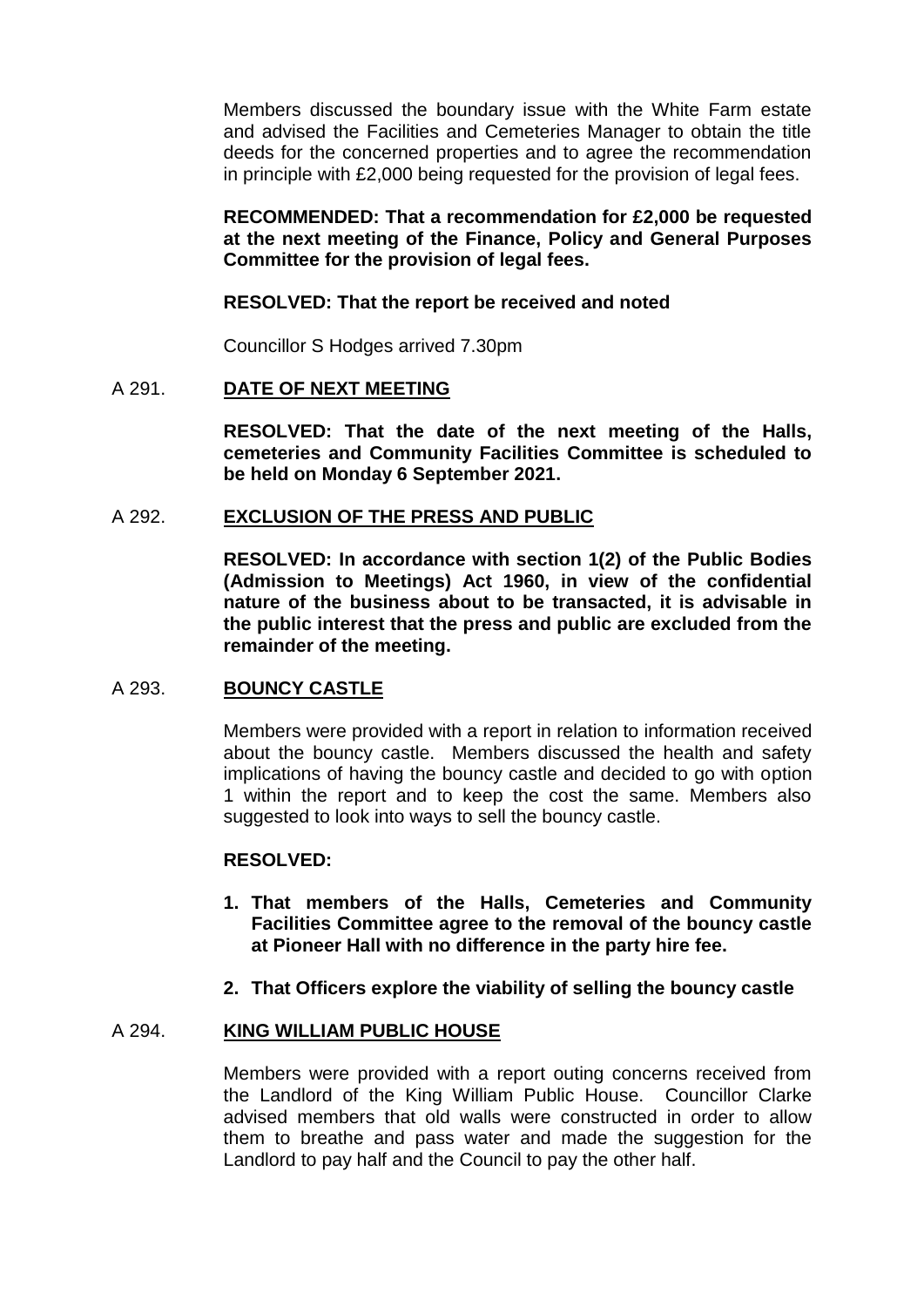The Chair agreed with the suggestion of co-responsibility and that the Landlord be approached with that suggestion. Councillor Clarke proposed a site visit to take place on the same day as the Philadelphia Plaque unveiling.

## **RECOMMENDED: That a budget of £1,500 be recommended to a meeting of Full Council with the suggestion of co-responsibility.**

Councillor Payne left the meeting at 7.50 pm

### A 295. **HEADSTONES**

Members were provided with information in relation to the on-going headstone programme within Merthyr Dyfan Cemetery. A detailed discussion was had whereby the health and safety of the current stones was discussed and members raised concerns that the Council could become responsible for a number of older headstones. Members requested that the report to be recommended to a meeting of Full Council for a wider discussion as it can be seen as a change in policy.

**RECOMMENDED: That the report be presented to the next meeting of Full Council scheduled for 19 July 2021 for a wider discussion.** 

#### A 296. **NON-RESIDENT FEES FOR BURIAL**

Members were provided with a report to provide members with the information to review the current fees charged for non-residents. Members raised concerns in relation to the fees being reduced, the amount of grave spaces left within the cemetery and that the Town Council levy a fee on the residents of Barry (precept) that subsidises the upkeep of Merthyr Dyfan Cemetery.

**RESOLVED: That the Halls, Cemeteries and Community Facilities Committee agree to retain the non-resident fees as they currently are in the fees and charges.** 

# A 297. **PARTY PACKAGE**

Members were provided with a report outlining the current package ideas for consideration at the Cemetery Approach Community Centre. Members raised concerns in relation to flexibility of wakes if there would be parties booked in the hall and also the possibility of having a corkage licence. The Facilities and Cemeteries Manager advised that Children's parties could be restricted to the weekends as they are with the Pioneer Hall and that would free the weekdays for Wakes. She also advised that she would explore the licencing for alcohol on the premises with a restriction on the times that alcohol can be served.